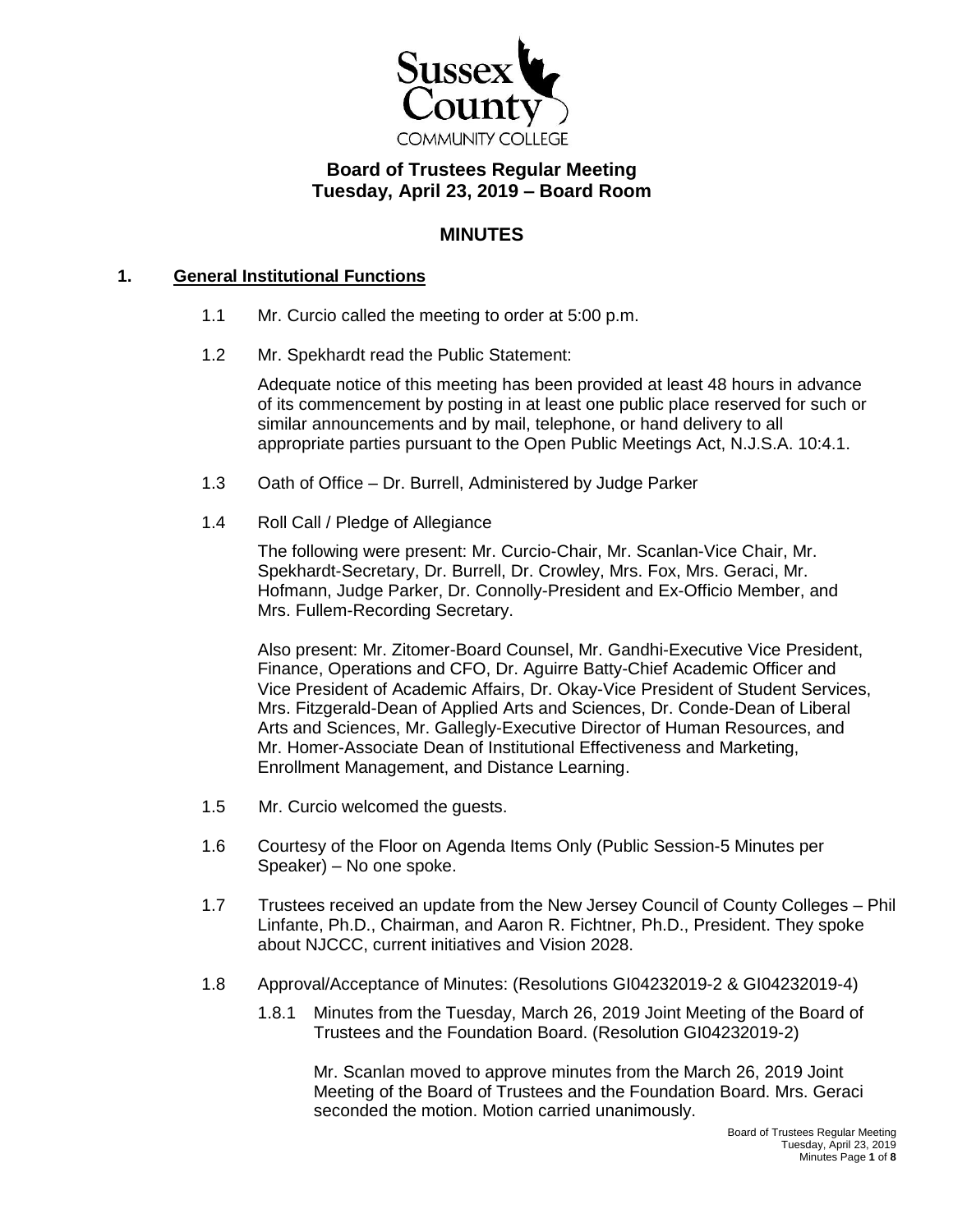1.8.2 Minutes from the Tuesday, March 26, 2019 Regular Meeting. (Resolution GI04232019-3)

Mr. Scanlan moved to approve minutes from the March 26, 2019 Regular Meeting. Mr. Spekhardt seconded the motion. Motion carried unanimously.

- 1.8.3 Acknowledgment of Receipt of Committee Meeting Minutes Tuesday, April 16, 2019 (Resolution GI04232019-4):
	- Audit and Policy Committee
	- Personnel and Curriculum Committee
	- Finance and Facilities Committee

Mr. Scanlan moved to acknowledge receipt of committee meeting minutes as noted above. Mrs. Geraci seconded the motion. Motion carried unanimously.

- 1.9 Committee Chair Reports
	- Dr. Crowley, Chair of the Audit and Policy Committee, reported that during their meeting the committee:
		- $\triangleright$  Reviewed policies to be approved and rescinded.
		- ▶ Reviewed the March 2019 Purchases Over \$10,000 Report.
		- $\triangleright$  Had a second reading of Board Ethics Duty of Confidentiality Policy and recommends attorney review.
		- $\triangleright$  Received an updated Incident Log for March, 2019.
		- $\triangleright$  Received an update regarding the McGuire property.
		- ▶ Received an update regarding Board Attorney review.
	- Mr. Hofmann, Chair of the Personnel and Curriculum Committee, reported that during their meeting the committee reviewed:
		- $\triangleright$  Monthly personnel actions.
		- ▶ 2019-2020 Administrative Calendar.
		- Request for Exception to N.J.S.A. 18A:62-57
		- $\triangleright$  A second reading of Board Ethics Duty of Confidentiality
		- $\triangleright$  Updated Incident Log for March, 2019.

The committee received updates regarding:

- Purchases Over \$10,000.
- $\triangleright$  The McGuire property.
- $\triangleright$  Board Attorney review.
- Mr. Spekhardt, Chair of the Finance and Facilities Committee, reported that they reviewed:
	- $\triangleright$  The purchase of IT server replacements in the amount of \$59,352.84. This is part of the five-year server replacement schedule. (Funded by HETI)
	- Financial Statements March 31, 2019 Nine Months YTD FYE June 30, 2019.
	- EMS Campus Events and Academics Package to replace Ad Astra Scheduling Software currently in use at SCCC, in the amount of \$25,000.
	- $\triangleright$  SHI 130K graphics lab upgrade for a total of \$139,666.32.
	- $\triangleright$  Request for an additional athletic pre-owned 12 15 passenger van. Currently working with a local dealer to find appropriate vehicle with a budget of \$25,000.
	- Board of Trustees Regular Meeting  $\geq$  Jenzabar pool hours in the amount of \$59,100 to develop a custom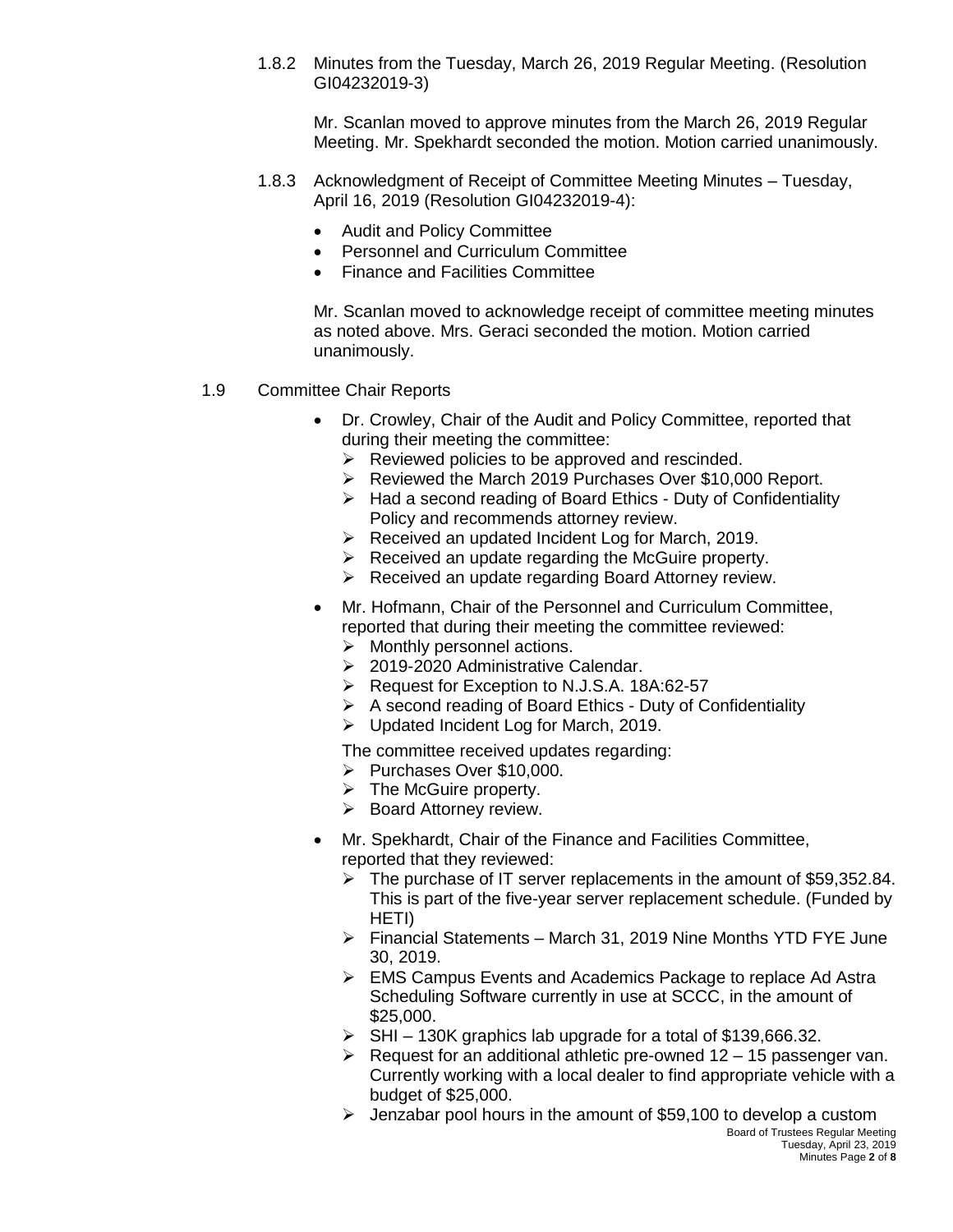comprehensive application with CX and JICS (Portal). This will enable better communications with students by enabling staff and faculty to send text messages to students. (Funded by CCOG)

- $\triangleright$  Bids for Academic Center addition to the A building with four classrooms, lecture hall, maker space, meeting rooms, and student gathering space.
- March 2019 Purchases Over \$10,000.
- $\triangleright$  Chapter 12 funding to accommodate updating flooring in buildings D (Student Center) and E (Academic and Athletics), "E-Sports" (E124 and E126) and communication/media services relocation to the former bookstore building. Total cost of project with vendor rug and floor store, a state approved contractor, for flooring renovations in the amount of \$115,147.82.
- $\triangleright$  Updated Incident Log for March, 2019.
- Received updates:
	- $\triangleright$  The Audit and Policy committee recommended attorney review of the Board Ethics - Duty of Confidentiality Policy.
	- $\triangleright$  Board Attorney review.
	- $\triangleright$  McGuire property.

### **2. Consent Agenda**

The President recommends items 2.1 - 2.4.6 for Board approval, as brought forth after discussion and review by Board Committees:

Dr. Crowley moved to approve the Consent Agenda/Items. Mr. Hofmann seconded the motion.

Roll call vote: Dr. Burrell, Dr. Crowley, Mrs. Fox, Mrs. Geraci, Mr. Hofmann, Judge Parker, Mr. Scanlan, Mr. Spekhardt and Mr. Curcio voted yes. Motion carried unanimously.

- 2.1 Approval of Monthly Personnel Actions: Full and part-time new hires, voluntary resignations, and full/part-time open positions. (Resolution P04232019-1)
- 2.2 2019-2020 Administrative Calendar (Resolution P04232019-2)
- 2.3 Approval of Policy Items (Resolutions AP04232019-1 AP04232019-3)
	- 2.3.1 Rescind the following policies:
		- 4.1.1 Certification Checkpoints for Admission/Registration of Veterans
		- 4.2.4. Tuition Refund for Unanticipated Military Service
		- 4.3.2 Monitoring Veteran's File and Status
		- 500.7 Monitoring Veterans' Files and Status
		- 500.5 Basic Skills Placement Test Policy
	- 2.3.2 Approve the following policies:
		- 508.4 Tuition Refund for Unanticipated Military Service 508.1 Certification of VA Education Benefits
- 2.4 Approval of Finance Items (Resolutions BFF04232019-1 BFF 04232019-6)
	- 2.4.1 Purchase of IT Server Replacements in the Amount of \$59,352.84. This is part of the five-year server replacement schedule. (Funded by HETI) (Resolution BFF 04232019-1)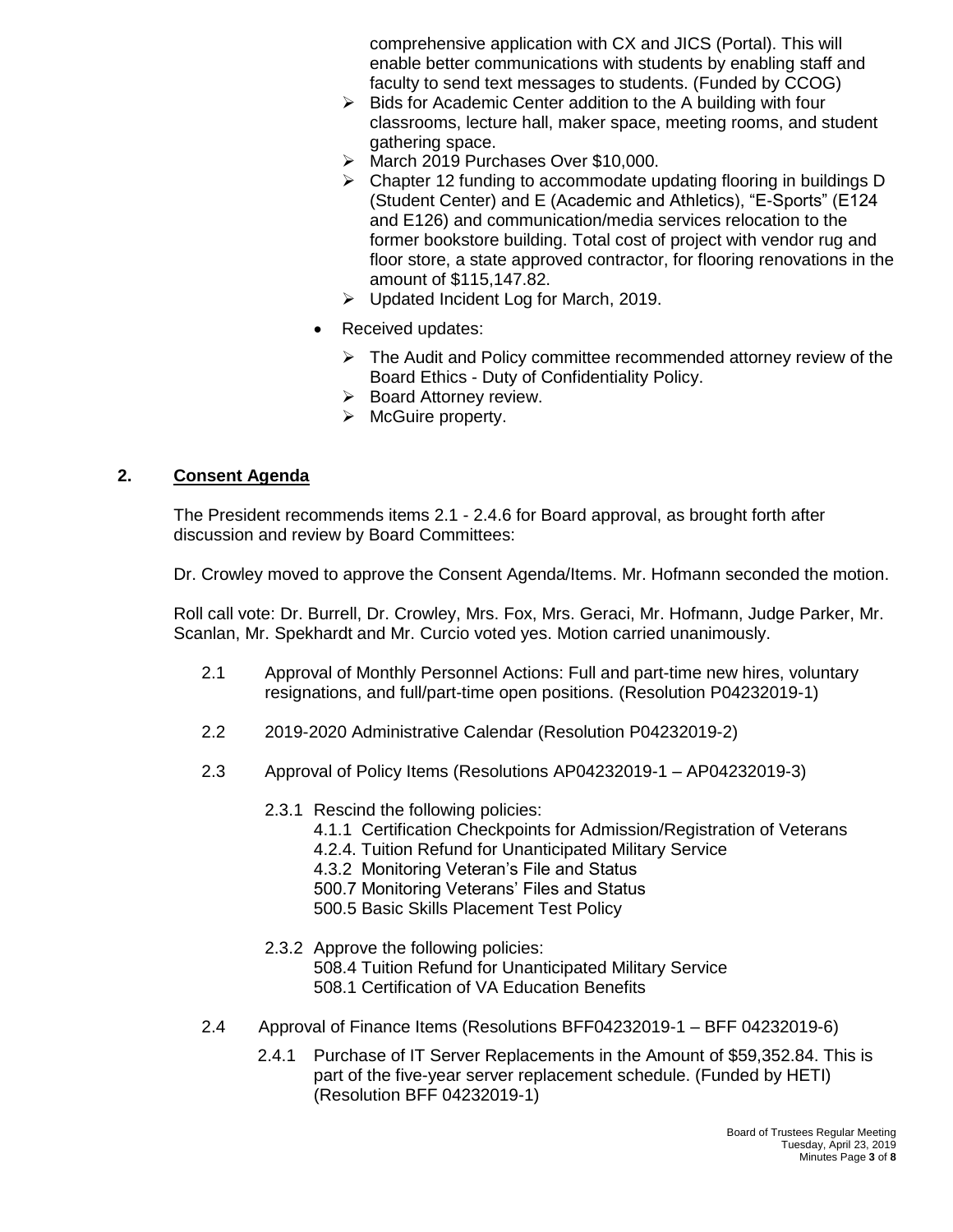| Three Servers from SHI per Attached Quote | \$41,357.34 |
|-------------------------------------------|-------------|
| Two Switches from PCM per Attached Quote  | 17,995.50   |
| Total                                     | \$59,352.84 |

2.4.2 EMS Campus Events and Academics Package to Replace Ad Astra Scheduling Software Currently in Use at SCCC in the Amount of \$25,000. (Resolution BFF04232019-2, pgs. 33-48)

EMS Software to Replace Ad Astra Scheduling Software Approval for Implementation Costs Estimated at 100 Hours = \$25,000

- 2.4.3 Request for an Additional Athletic Pre-Owned 12 15 Passenger Van. Currently working with a local dealer to find appropriate vehicle with a budget of \$25,000. (Resolution BFF04232019-3)
- 2.4.4 Jenzabar Pool Hours in the Amount of \$59,100 to Develop a Custom Comprehensive Application with CX and JICS (Portal). This will enable better communications with students by enabling staff and faculty to send text messages to students. (Funded by CCOG) (Resolution BFF04232019-4)

| Project Management 45 Hours x \$180 \$ 8,100 |                  |
|----------------------------------------------|------------------|
| Consulting 300 Hours x \$170                 | 51,000           |
| <b>Total Consulting Pool Fee</b>             | \$ <u>59,100</u> |

- 2.4.5 Chapter 12 Funding to Accommodate Updating Flooring in Buildings D (Student Center) and E (Academic and Athletics), "E-Sports" (E124 and E126) and Communication/Media Services Relocation to the Former Bookstore Building. Total Cost of Project with Vendor Rug and Floor Store, a State Approved Contractor, for Flooring Renovations in the Amount of \$115,147.82. (Resolution BFF04232019-5)
- 2.4.6 March, 2019 Purchases Over \$10,000. (Resolution BFF04232019-6)

### **3. Curriculum**

3.1 Recommendation: Approval of the Request for Exception to N.J.S.A. 18A:62- 57(a) for Professional Accreditation Requiring a Greater Number of Credit Hours or Requiring Course Work That Cannot be Completed in 60 credits; or Certification Requirements Resulting in a Need for Credit Hours in Excess of 60 Credits. (Resolution CI04232019-1, pgs. 61-62)

Mr. Hofmann moved to approve the request for Exception to N.J.S.A. 18a:62- 57(a), as noted above. Mrs. Fox seconded the motion.

SCCC has two programs with Rutgers that require this approval - A.S. Occupational Therapy Assistant and A.S. Psychosocial Rehabilitation and Treatment.

Roll call vote: Dr. Burrell, Dr. Crowley, Mrs. Fox, Mrs. Geraci, Mr. Hofmann, Judge Parker, Mr. Scanlan, Mr. Spekhardt and Mr. Curcio voted yes. Motion carried unanimously.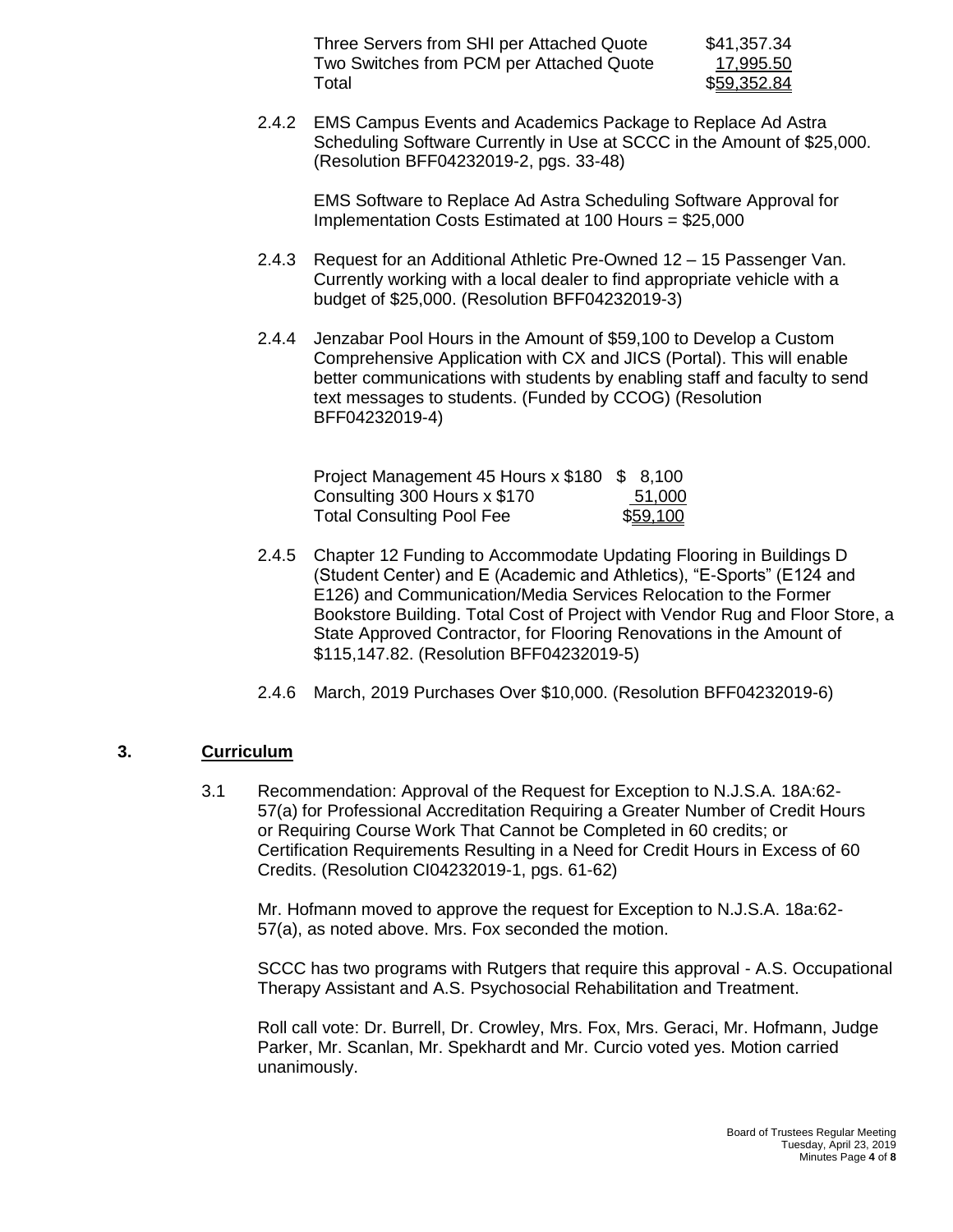### **4. Policy**

4.1 Recommendation: Approval of 507.1 Basic Skills Placement Test Policy. (Resolution AP04232019-4)

Dr. Crowley moved to approve policy no. 507.1 Basic Skills Placement Test Policy. Mrs. Geraci seconded the motion.

Dr. Connolly noted that there has been a great deal of discussion about testing. Speakers who have represented both pro and con testing points of view have addressed the Board of Trustees. Testing is a complicated issue, and students, as adults, should have a voice in their placement. Research supports using multiple measures for student placement. Committee discussion about this topic and policy lasted well over an hour.

Roll call vote: Dr. Burrell, Dr. Crowley, Mrs. Fox, Mrs. Geraci, Mr. Hofmann, Judge Parker, Mr. Scanlan, Mr. Spekhardt and Mr. Curcio voted yes. Motion carried unanimously.

#### **5. Finance**

5.1 Recommendation: Acknowledgment of Receipt and Review of Financial Statements – March 31, 2019 Nine Months YTD FYE June 30, 2019, including: Credit hours, income statement, balance sheet, expenses, head count, Chapter 12 summary and analysis, and SCCC Project Tracker. (Resolution GI04232019-1)

Mr. Spekhardt moved to acknowledge receipt and review of financial statements as noted above. Mrs. Fox seconded the motion.

Mr. Curcio noted that we have not asked the Freeholders for any more funding than we have asked for in the past.

Roll call vote: Dr. Burrell, Dr. Crowley, Mrs. Fox, Mrs. Geraci, Mr. Hofmann, Judge Parker, Mr. Scanlan, Mr. Spekhardt and Mr. Curcio voted yes. Motion carried unanimously.

5.2 Recommendation: Approval of SHI – 130K Graphics Lab Upgrade for a Total of \$139,666.32. (Resolution BFF04232019-7)

> Microsoft Surface Studio 2 - All-in-one - 1 x Core i7 7820HQ / 2.9 GHz - RAM 32 GB - SSD 1 TB - NVMe - GF GTX 1070 - GigE - WLAN: Bluetooth 4.0, 802.11a/b/g/n/ac - Win 10 Pro - Monitor: LCD 28" 4500 x 3000 Touchscreen – Keyboard 33 x \$3,927.82 = \$129,618.06

Microsoft Extended Hardware Service Plan - Extended Service Agreement Replacement - 3 Years (from original purchase date of the equipment) 33 x \$297.22 = \$9,808.26 Shipping = \$240.00

Mr. Hofmann moved to accept SHI proposal as noted above. Dr. Crowley seconded the motion.

Dr. Connolly commented that this is the "Holy Grail" of technology, and "our students are very fortunate." The purchase is in SCCC's capital budget.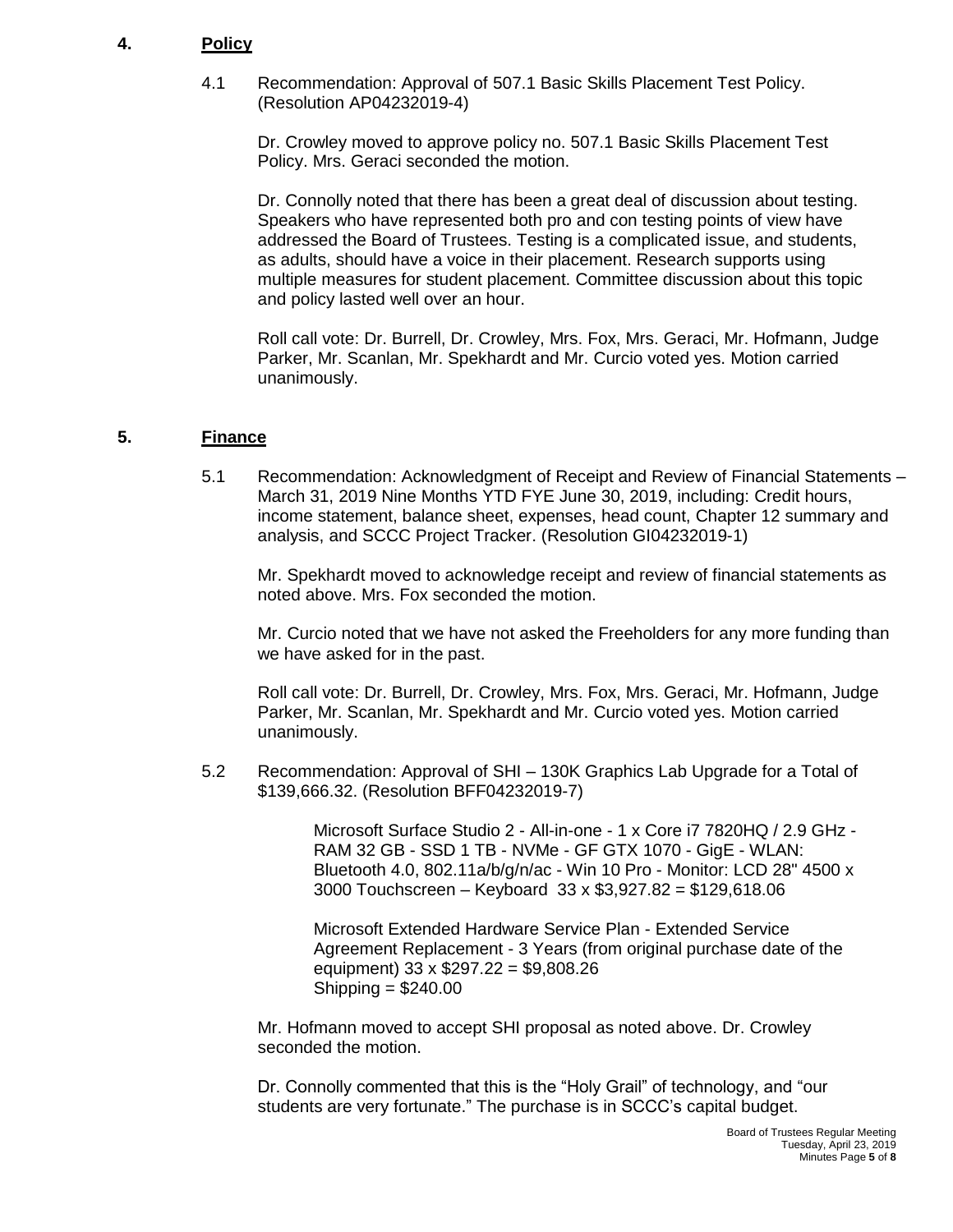Roll call vote: Dr. Burrell, Dr. Crowley, Mrs. Fox, Mrs. Geraci, Mr. Hofmann, Judge Parker, Mr. Scanlan, Mr. Spekhardt and Mr. Curcio voted yes. Motion carried unanimously.

5.3 Recommendation: Approval of Bid From H & S Construction and Mechanical Inc. for Academic Center Addition to the A Building with Four Classrooms, Lecture Hall, Maker Space, Meeting Rooms, and Student Gathering Space in the Amount of \$4,885,000. (Resolution BFF04232019-8)

Mr. Hofmann moved to accept bid from H & S Construction and Mechanica, Inc., as noted above. Mr. Crowley seconded the motion.

Dr. Connolly noted that this addition has been in the works for a long time. It is going to be our high tech center, and is funded by the Go Bond, HEFT Grant and Chapter 12. It is a 13,000 square foot extension on the back side of the Health Sciences and Performing Arts Center.

Mr. Gandhi explained the bid process, noting that H & S was the lowest bid, which was not the only deciding factor. A reference check resulted in excellent recommendations. The building extension has a \$6.2M budget.

Conversation ensued regarding what the space includes - room for the engineering program, a contained laser room, a "clean" leaning environment, a 60-person lecture/performing arts space, maker space, classrooms.

Aiming for Academic Center classrooms to be reaqdy for the spring, 2020 semester.

May  $6<sup>th</sup>$  is the groundbreaking ceremony.

Roll call vote: Dr. Burrell, Dr. Crowley, Mrs. Fox, Mrs. Geraci, Mr. Hofmann, Judge Parker, Mr. Scanlan, Mr. Spekhardt and Mr. Curcio voted yes. Motion carried unanimously.

5.4 Recommendation: Approval to Retain Temporary Services of Florio, Perrucci, Steinhardt, and Fader to Answer Trustees' Questions Regarding Board Attorney Review. (Resolution BFF04232019-9)

Mr. Spekhardt moved to retain temporary legal services from Florio, Perrucci, Steinhardt, and Fader, as noted above. Mr. Hofmann seconded the motion.

Mr. Curcio explained that SCCC is in the review process for appointment of a Board/College attorney. Six law firms applied with proposals, including the college's current conflict attorney. Therefore, should a Trustee seek review of a potential conflict of interest, this particular firm will be available to answer questions and assist the Trustee. They represent Warren Community College, have experience with conflict laws, and did not apply during the RFP.

Roll call vote: Dr. Burrell, Dr. Crowley, Mrs. Fox, Mrs. Geraci, Mr. Hofmann, Judge Parker, Mr. Spekhardt and Mr. Curcio voted yes. Mr. Scanlan abstained from the vote. Motion carried.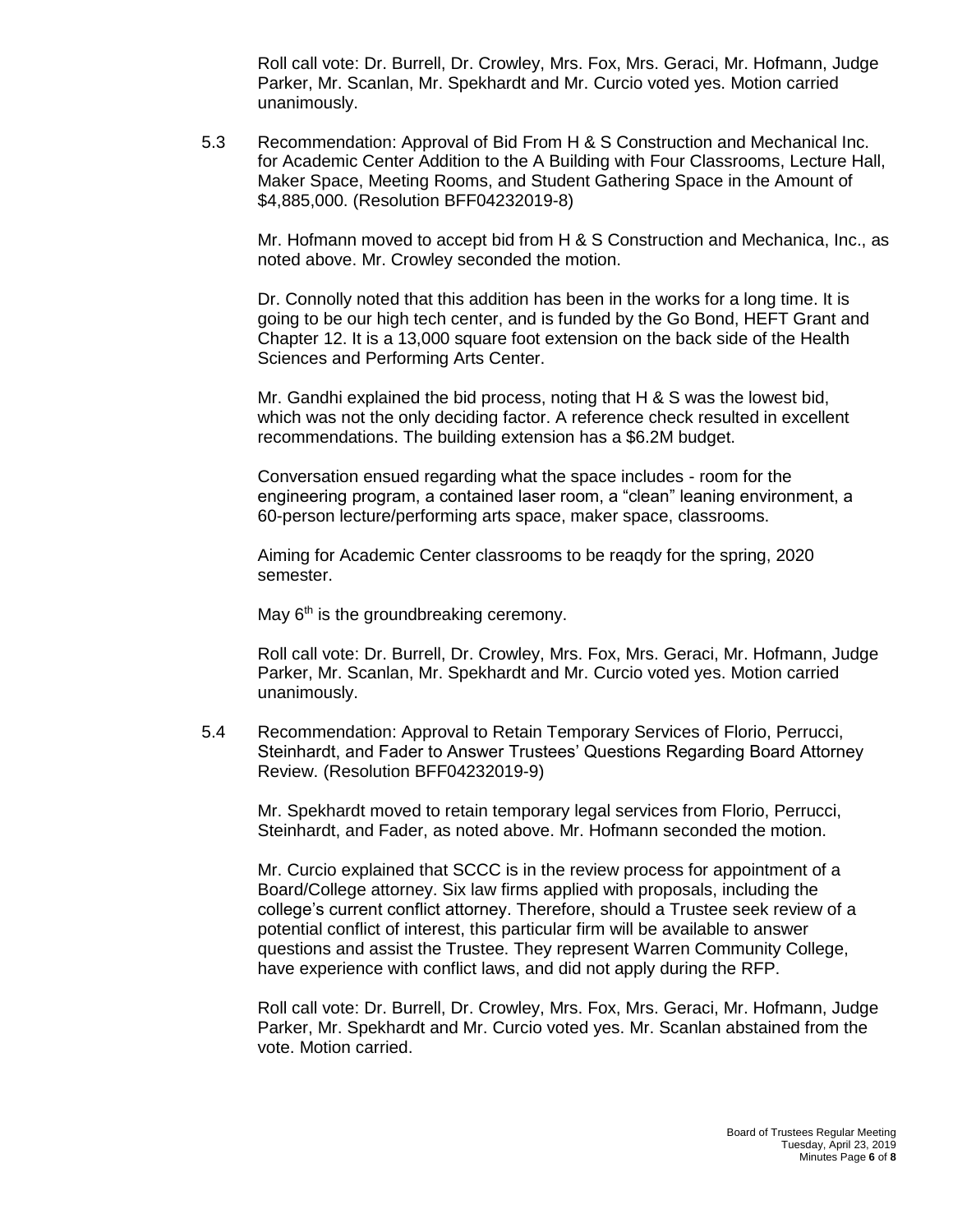### **6. Reports**

- 6.1 The March, 2019 Incident Log was reviewed. All incidents have been handled and are now closed.
- 6.2 The Correspondence file was received, reviewed and filed.
- 6.3 There was no Campus Life Report this month.
- 6.4 The College Service Report was received, reviewed and filed.

## **7. Presentations**

- 7.1 Samantha Vance addressed the Board about Dual Enrollment. She has earned her Associates Degree and high school diploma simultaneously.
- 7.2 Student Government officers Hannah Delbury-President, Matthew Kuhn-Vice President, Cheyenne Port-Treasurer, and Amanda Nieves-Secretary provided an update regarding student government and club activities.
- 7.3 Lydia Clark, Sal Paolucci, and Beth Billyard presented about the Rutgers Case Competition. A team of seven business students from the College competed in the annual New Jersey County College Case Competition on Friday, April 5. The competition is sponsored by Rutgers Business School in Newark in partnership with M&T Bank. The students who competed took home a secondplace win for Sussex. The competition provides students an opportunity to apply their academic knowledge to a real-world business case while enhancing their presentation and communications skills.
- **8. Courtesy of the Floor on General Matters** (Public Session-5 Minutes per speaker) No one spoke.

### **9. Other Business**

### **Discussion / Reports / Announcements:**

- 9.1 Trustee Activity Update Maryanne Fox
	- Guided Pathways encourages students to develop a road map in the early stages of their education. Steps needed to be successful include more operations type staff, extra support and more frequent communications with students to ensure they stay on track.
	- AACC is working to help community college's develop apprenticeship programs and partnerships with businesses over the next three years.
	- Podcasts covering advocacy and the role of students in advocacy. Ongoing issues include: Food insecurity, free tuition, and transportation. Discussion ensued about the national issue of food insecurity. SCCC does have a food pantry and strives to make it even better.
- 9.2 President's Report The President's Report is on file with the Office of the President.

Dr. Connolly made special note that this is Judge Parker's last meeting. He said he has learned so much from her, and he is incredibly grateful. He said, "In your life you have irreplaceable experiences, and working with Judge Parker has been an irreplaceable experience."